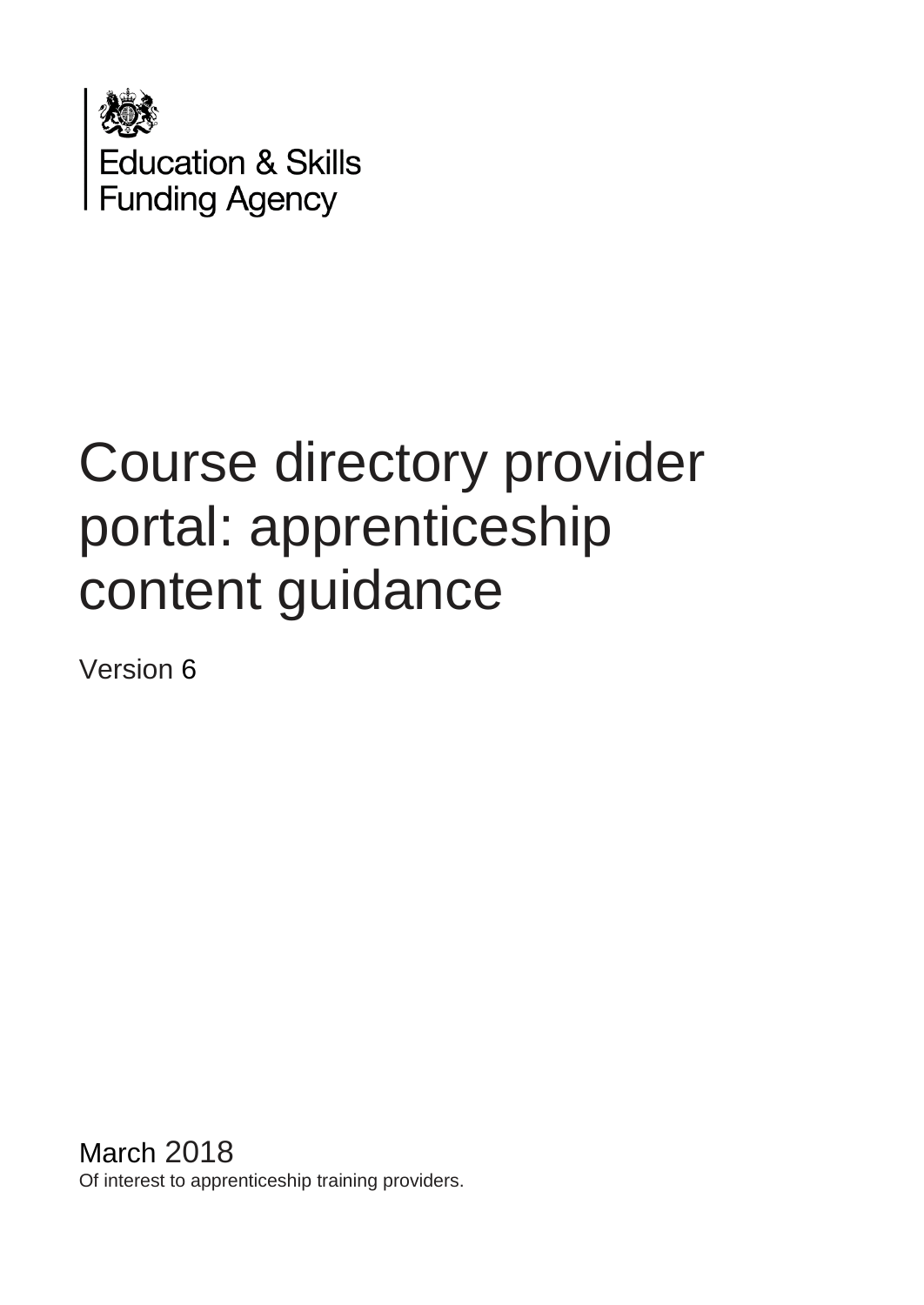# **Contents**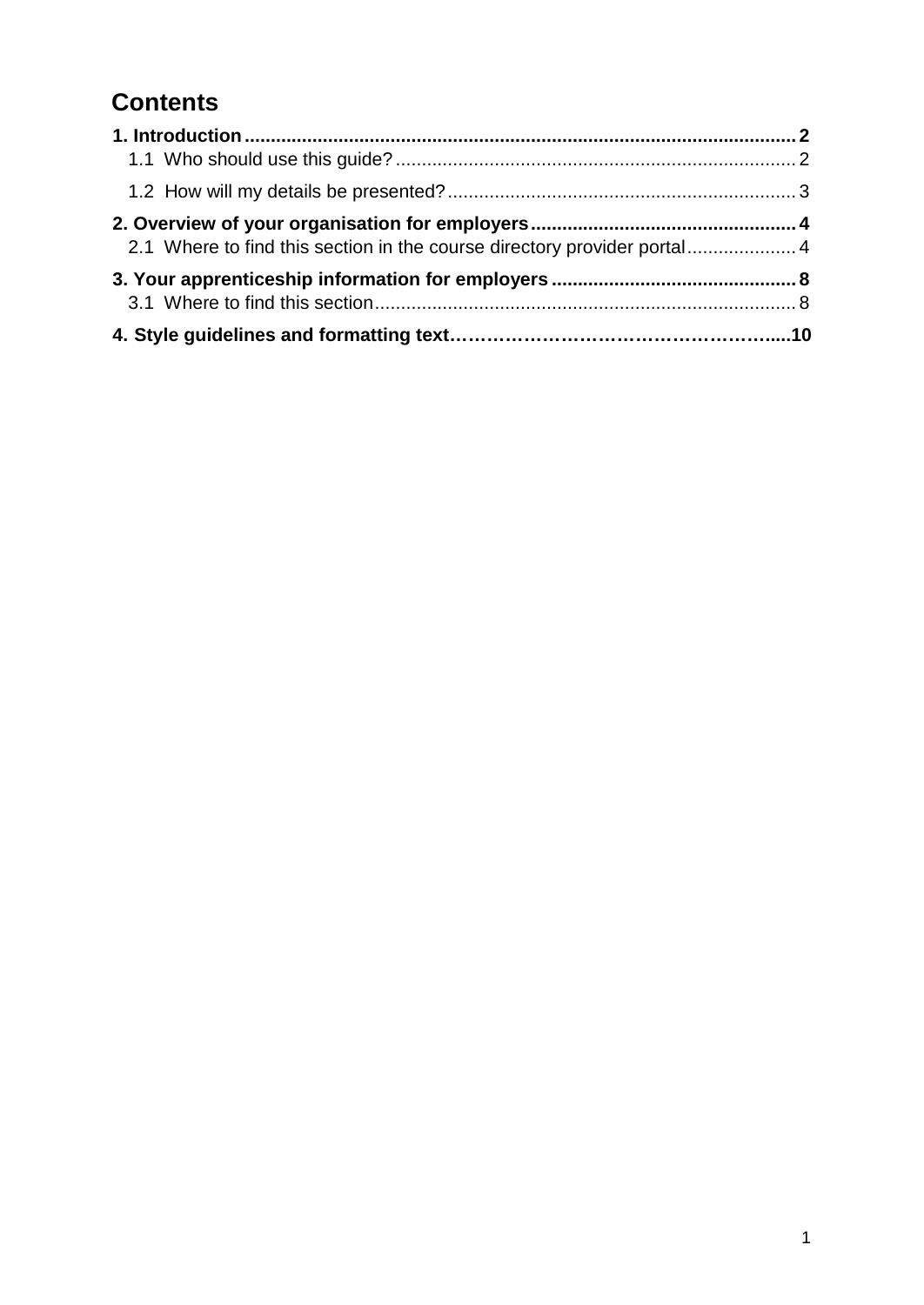# <span id="page-2-0"></span>**1.Introduction**

The apprenticeship service allows employers to choose and pay for the apprenticeship training that they want and supports the uptake of apprenticeships. The service is designed for employers, with information coming from a range of different sources, including training providers.

A key part of the apprenticeship service is an online search facility for employers to find suitable apprenticeship standards or frameworks by pathway and to identify approved training providers who can deliver that training.

In this document where we use the term 'you', we mean training providers who wish to deliver apprenticeship training.

We have designed this quide to help you write content about your organisation and the apprenticeships to be displayed in the apprenticeship service.

For technical information about apprenticeship data and how you can submit it, please refer to the [apprenticeship data: course directory provider portal user](https://www.gov.uk/government/publications/find-apprenticeship-training-how-to-submit-data)  [guide.](https://www.gov.uk/government/publications/find-apprenticeship-training-how-to-submit-data) If you need help with accessing the course directory provider portal and submitting your apprenticeship data, please email the course directory support desk or call 0844 8115073.

### <span id="page-2-1"></span>**1.1 Who should use this guide?**

You should use this guide if you are responsible for, or produce, content about apprenticeships on behalf of your organisation to be displayed in the apprenticeship service.

This may include colleagues in the following areas:

- marketing
- communications
- online/website content
- business development

You should read this document **before** you provide information about your apprenticeships through the course directory provider portal.

The information you submit will be displayed on the apprenticeship service once you have been **accepted as a [main provider](https://www.gov.uk/guidance/register-of-apprenticeship-training-providers)** onto the Register of Apprenticeship Training Providers (RoATP) and the information you have added has **passed** quality assurance. We will quality assure your information against this guidance document and contact you to let you know the results. We may ask you to make some changes if your information does not comply.

If you are already on the RoATP and you make any changes to your apprenticeship information, you will be able to see them on the apprenticeship service the following day. Once published, you can check how your content looks and make further changes if you need to.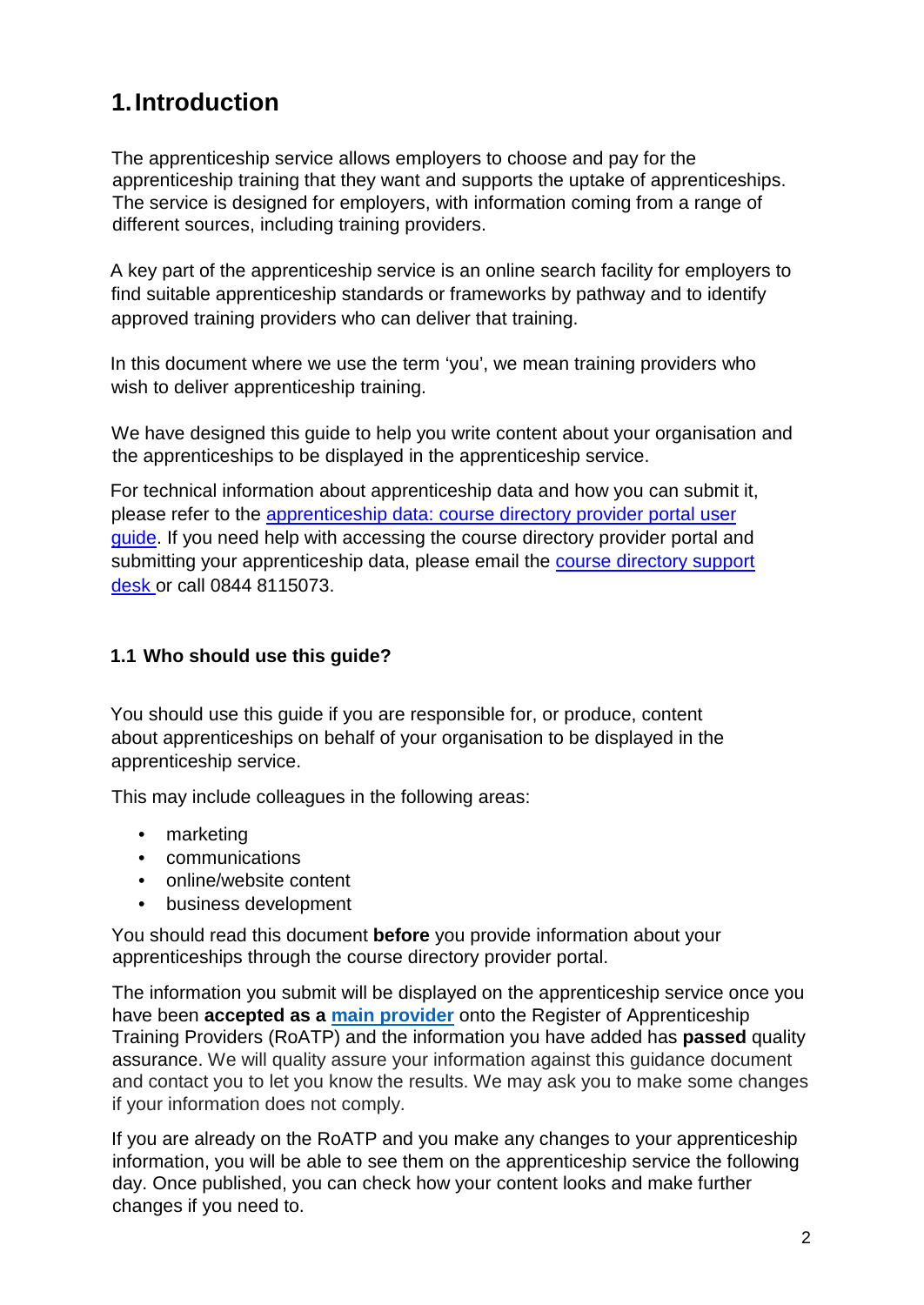Only add apprenticeships that you currently deliver. If you only intake apprentices at certain points in the year, or you have a minimum cohort size, you should state this in the 'your apprenticeship information for employers' section (see Section 3).

You are responsible for checking whether the apprenticeship (standards only) requires regulation and / or should be delivered by an approved provider. You can check the standards on the [Institute for Apprenticeships](https://www.instituteforapprenticeships.org/) (IfA) website.

### <span id="page-3-0"></span>**1.2 How will my details be presented?**

The screen shot on page three of this document is an example of how your information will be presented in the apprenticeship service. This guide provides information to help you complete the sections highlighted below.



- experts
- · classroom-based study using the latest computer aided programmes
- . high-tech, well-equipped workshops where 'hands-on' skills will be honed

At ABC Training, an account manager is always on hand to answer any questions about the training we offer.

Your account manager can arrange for training to take place at any of your locations such as your head office, a branch or other workplace.

About your<br>apprenticeship<br>delivery (see section 3)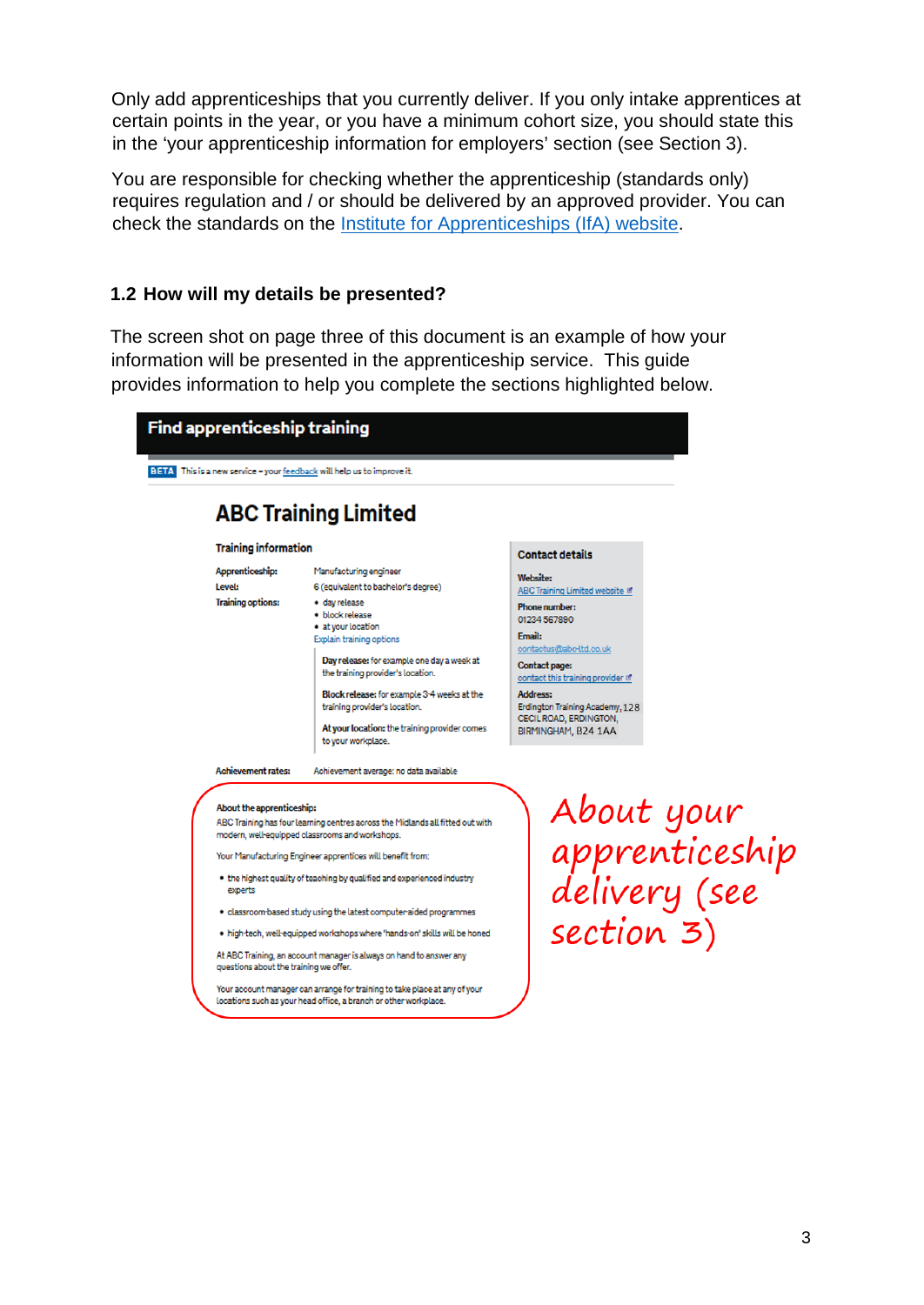

course information on this site and makes no representations about the quality of any courses which appear on the site. Education and Skills Funding Agency is not liable for any losses suffered as a result of any party relying on the course information provided.

### <span id="page-4-0"></span>**2. Overview of your organisation for employers**

### <span id="page-4-1"></span>**2.1 Where to find this section in the course directory provider portal**

### **Course directory provider portal -> Provider Details -> Apprenticeships - Overview of your Organisation for Employers**

In the course directory provider portal click the 'Provider Details' menu or the 'Update the main information details' link.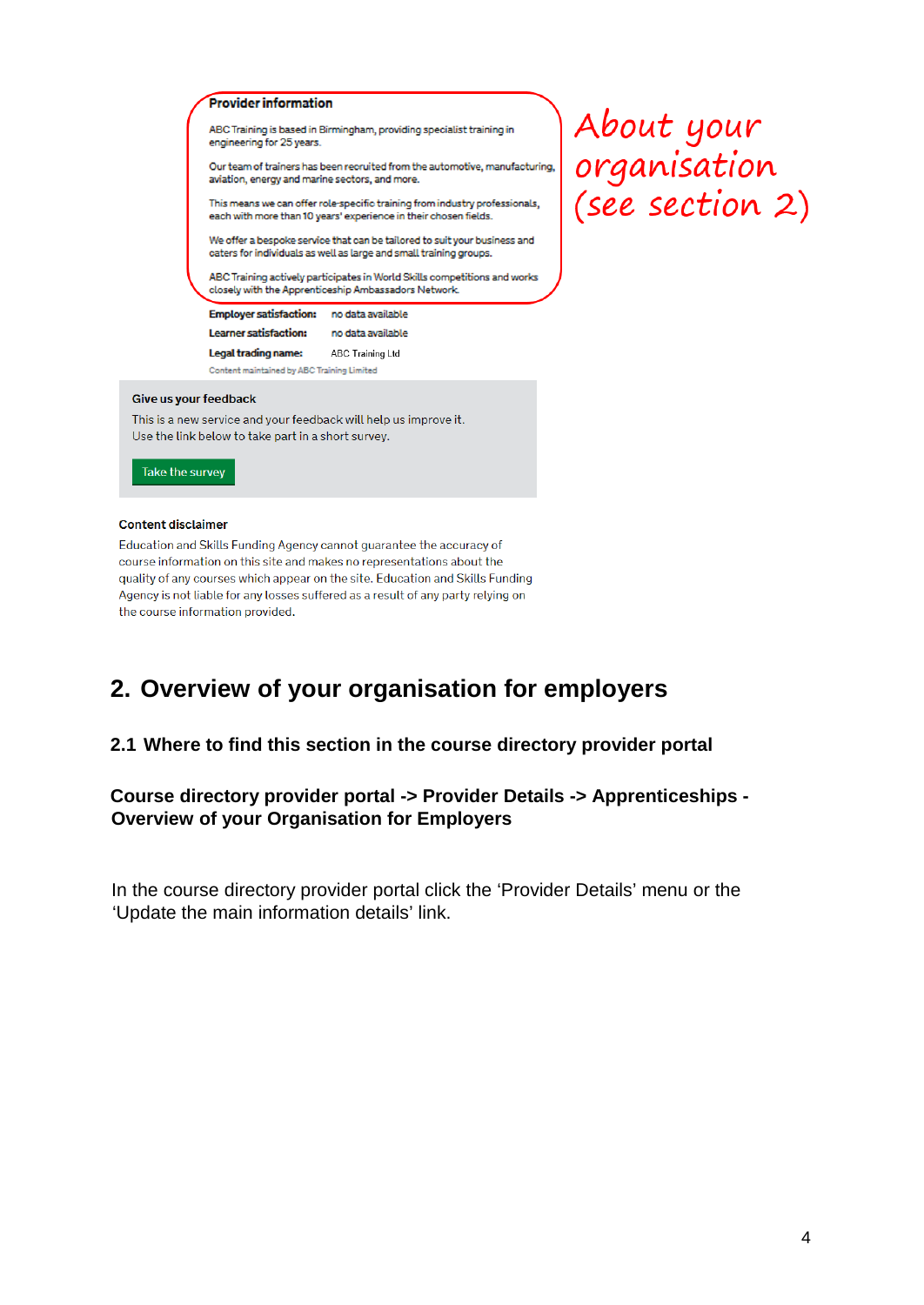

Home **Provider Details** Apprenticeships -Venues  $\blacktriangleright$ Courses -

# **ABC Training Limited**

Main provider details

Update the main information details

In the 'Provider Name' field, please ensure that your organisation name is submitted using **Title Case**, not in BLOCK CAPITALS.

This information is pre-populated using the [UK Register of Learning Providers](https://www.ukrlp.co.uk/) (UKRLP) details from the UK Provider Registration Number (UKPRN) you have used in your RoATP application. If your UKPRN is incorrect in the RoATP application, you will need to contact the [DfE eTendering portal](https://education.bravosolution.co.uk/web/login.shtml) through Bravo. If you need to change the name in your UKPRN registration, you will need to access the [UKRLP website.](https://www.ukrlp.co.uk/)



**ABC Training Limited** 

On the provider details page scroll to the bottom to find the 'apprenticeships – overview of your organisation for employers' section.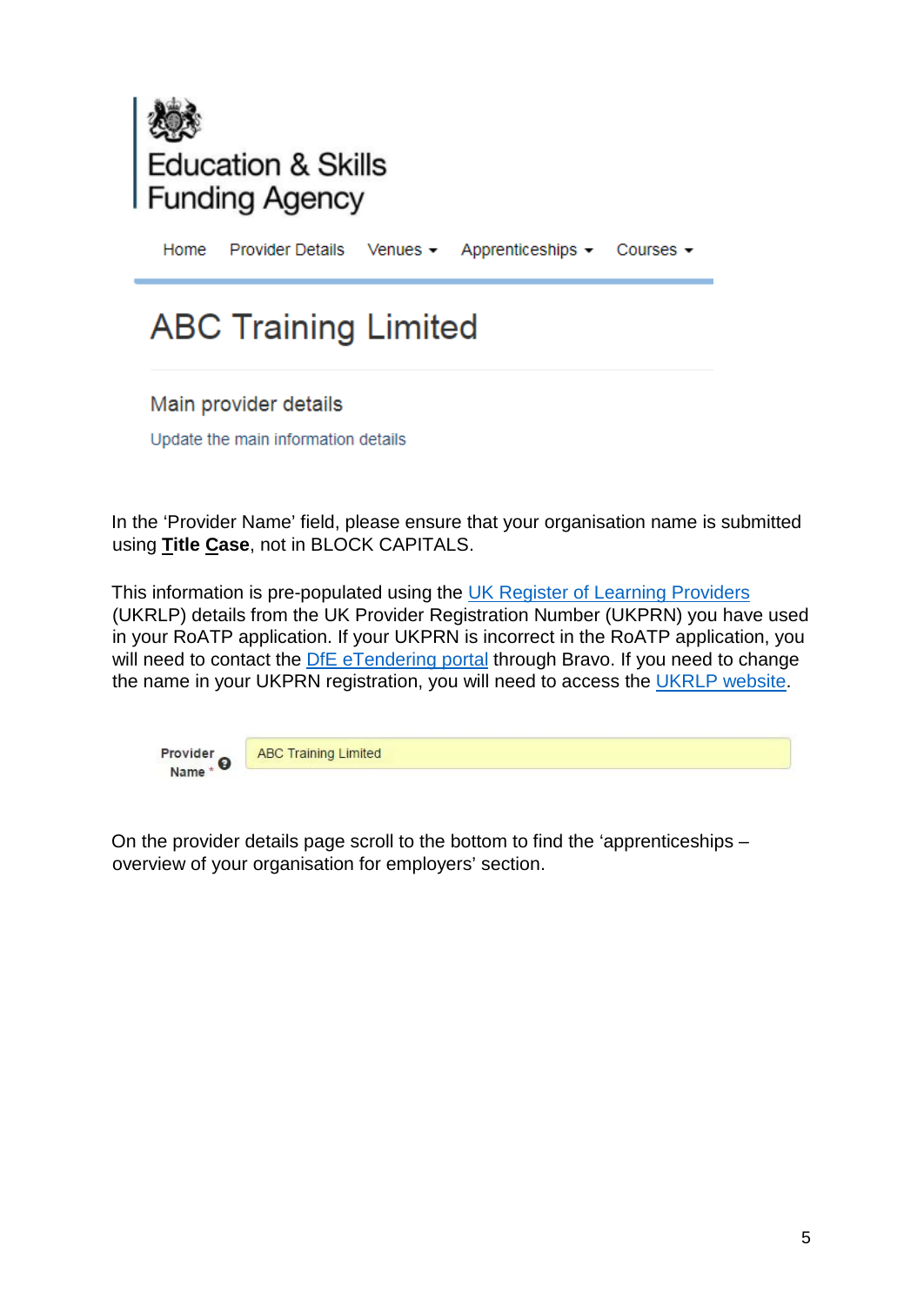| Apprenticeships                                                                                     |                                                                                                                       |
|-----------------------------------------------------------------------------------------------------|-----------------------------------------------------------------------------------------------------------------------|
| <b>National</b><br>training $\boldsymbol{\Theta}$<br>provider                                       | ▬                                                                                                                     |
|                                                                                                     | Please remember to read the guidance before adding your information. Click here to view the<br>guidance documentation |
| <b>Brief</b><br>overview of<br>your<br>organisation @<br>for employers<br>(max 750<br>characters) * | $\frac{1}{2}$ $\frac{1}{2}$ $\frac{1}{2}$<br>Format<br>$\overline{\phantom{a}}$                                       |
|                                                                                                     | Paragraphs: 0, Words: 0, Characters: 0                                                                                |
|                                                                                                     | Save                                                                                                                  |

This is a brief description of your organisation written for employers. It should be accurate, clear and concise and should be relevant to all of your apprenticeships.

This section gives you the opportunity to tell employers about your organisation. You should include information that will help employers understand more about your organisation and why they might want to choose you to deliver their apprenticeship training.

Employers who want to find out more will be able to contact you directly, so use this section to highlight the key information. Ensure that only your details, as a main provider, are included in this section.

Ensure that you write the content for an **employer audience** and not for individuals or potential apprentices. Use the first-person plural pronoun to describe your apprenticeship offer, for example, 'we provide' and 'our service'.

Please make sure you enter sufficient detail, for example, not just a website address or that you are a higher education provider. If you want to include claims about your organisation, they must be clearly evidenced and current, for example: 'Voted best training provider 2016 by Birmingham Chamber of Commerce'. You should not include information already displayed to employers such as FE Choices or achievement rates data.

### **You are responsible for updating information where it becomes out of date or is no longer relevant.**

You can use this section to tell employers about:

- what type of training provider you are
- how long you have been providing apprenticeship training
- any particular sectors your organisation is associated with for example: 'we are transport specialists'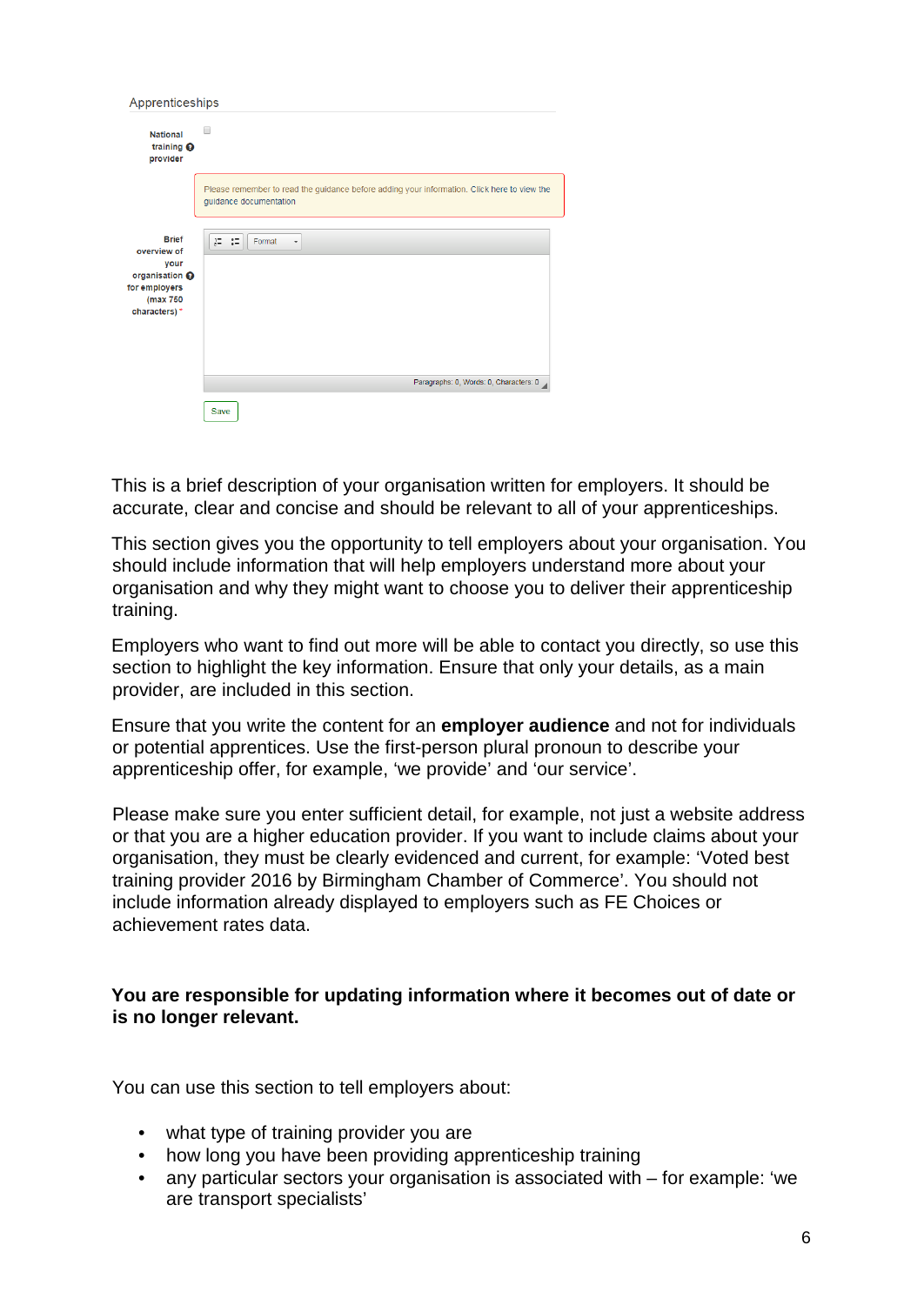- particular specialisms, if applicable, to all of your apprenticeships
- your broad, geographical coverage

Make sure you **don't**:

- make unverifiable claims for example: 'we are the best in the country'; where you make a claim, you should include the source you are quoting
- use wording such as "unique" or "the leading" about your organisation unless you can substantiate this
- give specific apprenticeship training details for example: 'level 4 business administration'.
- use the term 'standard' or 'framework'; use 'apprenticeship' instead
- use the term 'learner' or 'student'; use 'apprentice' instead
- use the term 'course': use 'apprenticeship' or 'training' instead
- name specific employers
- include employer satisfaction or learner satisfaction rates as these will automatically appear on Find apprenticeship training in your profile information
- include Ofsted grades other than the main rating for the whole organisation
- include URL (http://) links; these will not work because they will not be in the correct format

You can use a maximum of 750 characters, (this includes spaces between words). Please refer to the screen shot in section 1.2 of this document to see an example.

Always check your spelling and grammar before submitting any information.

**If you copy and paste text into the 'Overview of your organisation for employers' field it may affect the formatting, so you will need to check the information is displayed correctly in the live service. Be particularly careful when pasting bullet points, other non-standard formatting and characters.**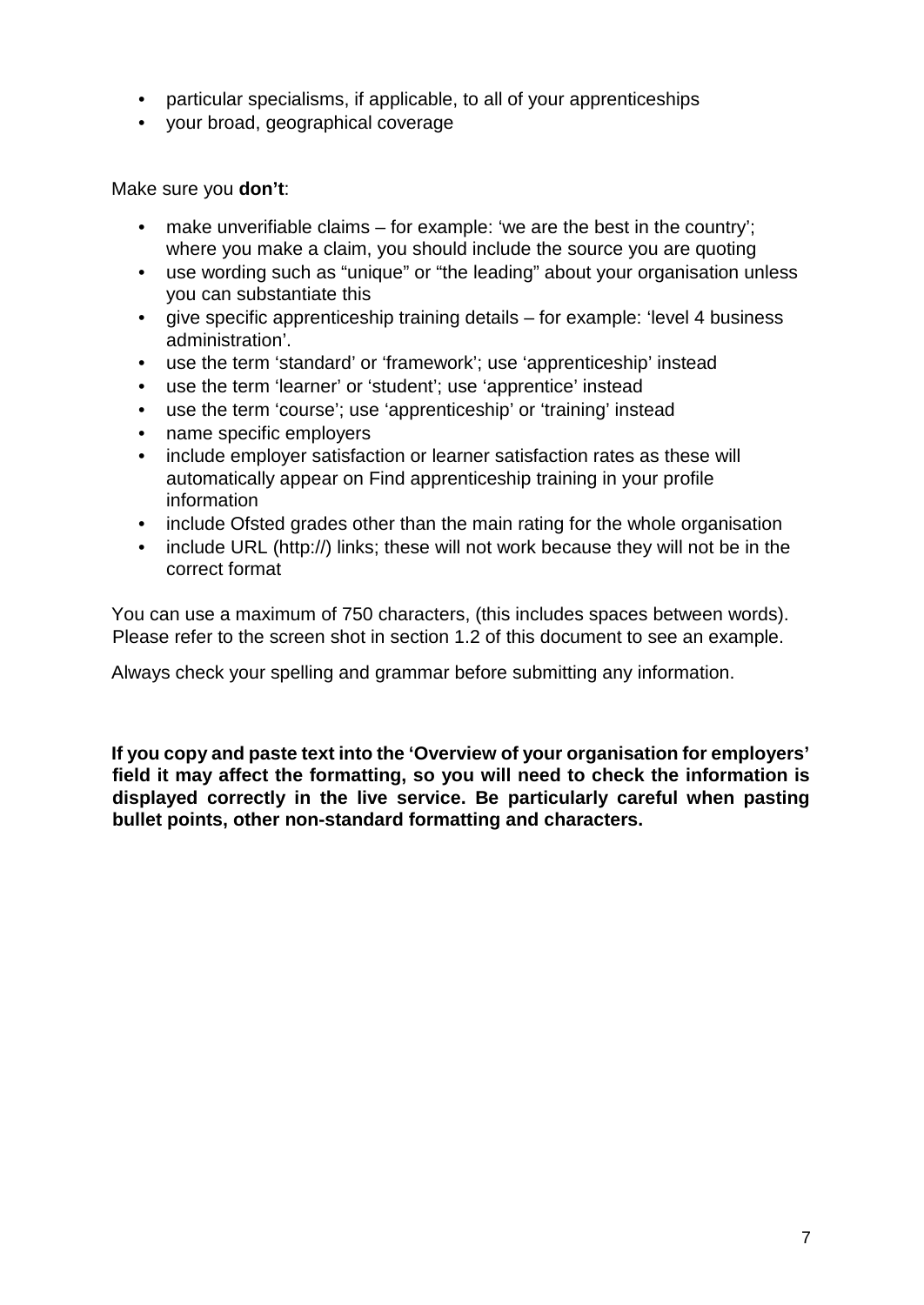# <span id="page-8-0"></span>**3. Your apprenticeship information for employers**

### <span id="page-8-1"></span>**3.1 Where to find this section**

### **Provider Portal -> Apprenticeships -> Add a new apprenticeship -> Your apprenticeship Information for Employers**

In the course directory provider portal click 'Add a new apprenticeship' under the 'Apprenticeships' menu.



You can add information about how your organisation **delivers** the specific apprenticeship standard or framework pathway to the 'Your Apprenticeship Information for Employers' field.

Avoid using the same apprenticeship information for all your apprenticeships.

| <b>Add New Apprenticeship</b>                                                                                  |                                                                                                                                |  |  |
|----------------------------------------------------------------------------------------------------------------|--------------------------------------------------------------------------------------------------------------------------------|--|--|
|                                                                                                                |                                                                                                                                |  |  |
| Information entered here will appear on the digital apprenticeship service website after an overnight refresh. |                                                                                                                                |  |  |
|                                                                                                                | Fields marked * are required.                                                                                                  |  |  |
| Live Framework / Standard Name<br>on LARS * 0                                                                  | Aviation Operations on the Ground - Aviation Operations on the Ground - Advanced Apprenticeship (Level 3)                      |  |  |
|                                                                                                                |                                                                                                                                |  |  |
|                                                                                                                | Please remember to read the quidance before adding your information. Click here to view the quidance documentation             |  |  |
|                                                                                                                |                                                                                                                                |  |  |
| <b>Your Apprenticeship Information</b><br>for Employers * (max 750 @                                           | $\frac{1}{2}$ $\frac{1}{2}$<br>Format<br>$\overline{ }$                                                                        |  |  |
| characters)                                                                                                    | ABC Training had four learning centres across the Midlands all fitted out with modern, well-equipped classrooms and workshops. |  |  |
|                                                                                                                |                                                                                                                                |  |  |
|                                                                                                                | Your Manufacturing Engineer apprentices will benefit from:                                                                     |  |  |
|                                                                                                                | . the highest quality of teaching by qualified and experienced industry expects                                                |  |  |
|                                                                                                                | . classroom-based study using the latest computer-aided programmes                                                             |  |  |
|                                                                                                                | . high-tech, well-equipped workshops where 'hands-on' skills will be honed                                                     |  |  |
|                                                                                                                | Paragraphs: 5, Words: 52, Characters: 400                                                                                      |  |  |
|                                                                                                                |                                                                                                                                |  |  |
| Your Apprenticeship Website Page @                                                                             |                                                                                                                                |  |  |

Please enter information about the way your organisation provides training for the specific apprenticeship standard or framework pathway you are offering.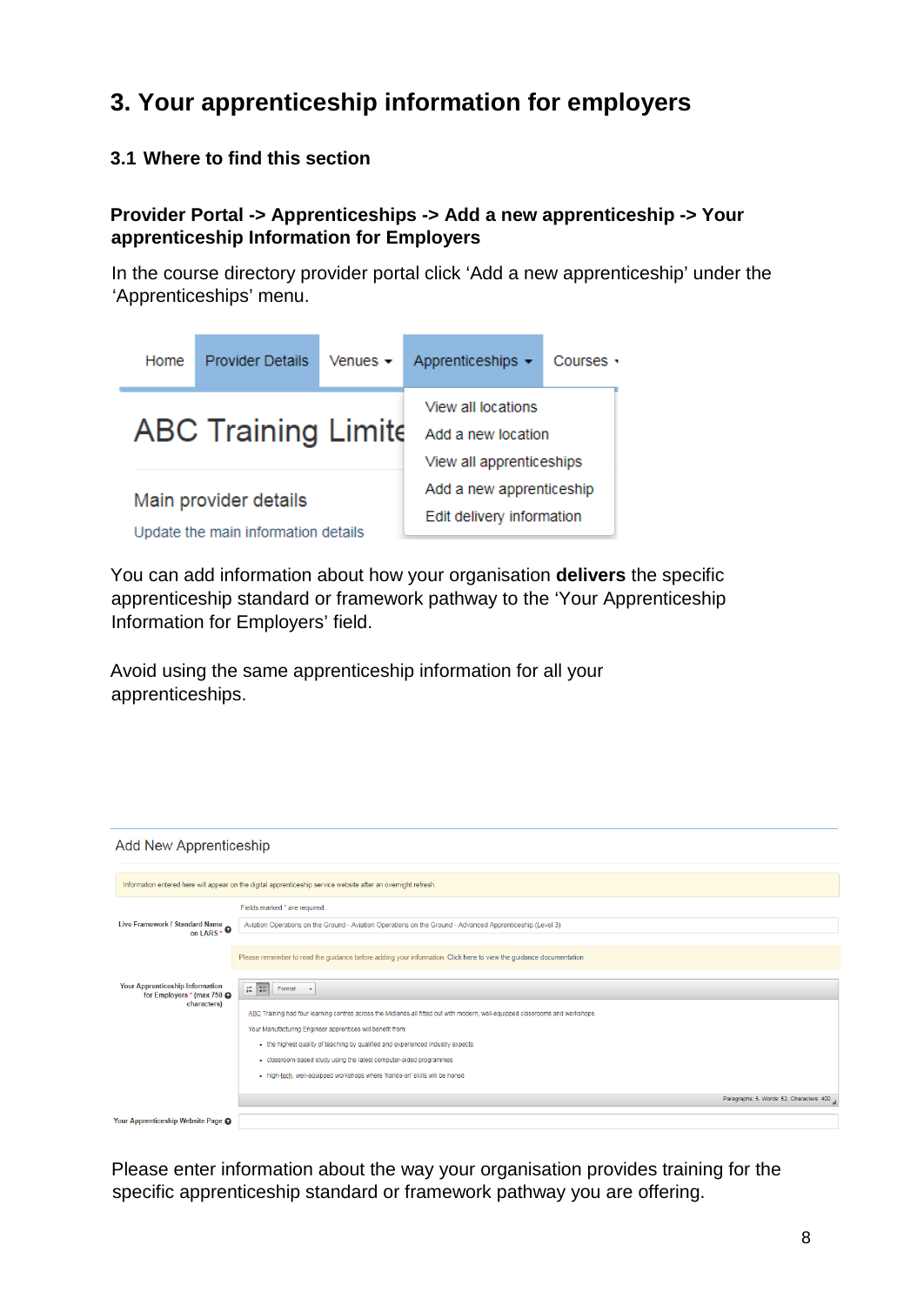Be accurate, clear and concise.

This section gives you the opportunity to provide information that employers will find useful about the delivery of the specific apprenticeship.

Ensure that you write the content for an **employer audience** and not for individuals or potential apprentices. Use the first-person plural pronoun to describe your apprenticeship offer, for example, 'we provide' and 'our service'.

If the standards you want to deliver aren't yet ready, email the course directory support team at [support@coursedirectoryproviderportal.org.uk](mailto:support@coursedirectoryproviderportal.org.uk) to let them know. We still expect you to complete your apprenticeship information for employers. You can use this section to tell employers about:

- apprenticeships which are currently available for delivery and which you are able to offer to employers
- specific information about the apprenticeship and how the apprenticeship training is structured
- how you will deliver the apprenticeship training to the employer
- any specialist training facilities and equipment you have for apprentices
- how the apprentice will be supported during the apprenticeship
- any element of the training which may be delivered by a subcontractor

Make sure you **don't**:

- make unverifiable claims for example: 'we are the best in the country'; where you make a claim, you should include the source you are quoting
- use wording such as "unique" or "the leading" about your organisation unless you can substantiate this
- list the content of the apprenticeship, for example, learning aim titles or level; this information is already contained in the apprenticeship summary information pages
- include job roles apprentices could do as these are included elsewhere
- use the term 'standard' or 'framework'; use 'apprenticeship' instead
- use the term 'learner' or student'; use 'apprentice' instead
- use the term 'course'; use 'apprenticeship' or 'training' instead
- name specific employers
- include employer satisfaction or learner satisfaction rates as these will automatically appear on Find apprenticeship training in your profile information
- duplicate the information already entered in the Provider Details section
- include URL (http://) links: these will not work and will not be in the correct format
- mention non-apprenticeship provision, for example a traineeship

You can use a maximum of 750 characters, (this includes spaces between words). Please refer to the screenshot in section 1.2 of this document to see an example.

Always check your spelling and grammar before submitting any information.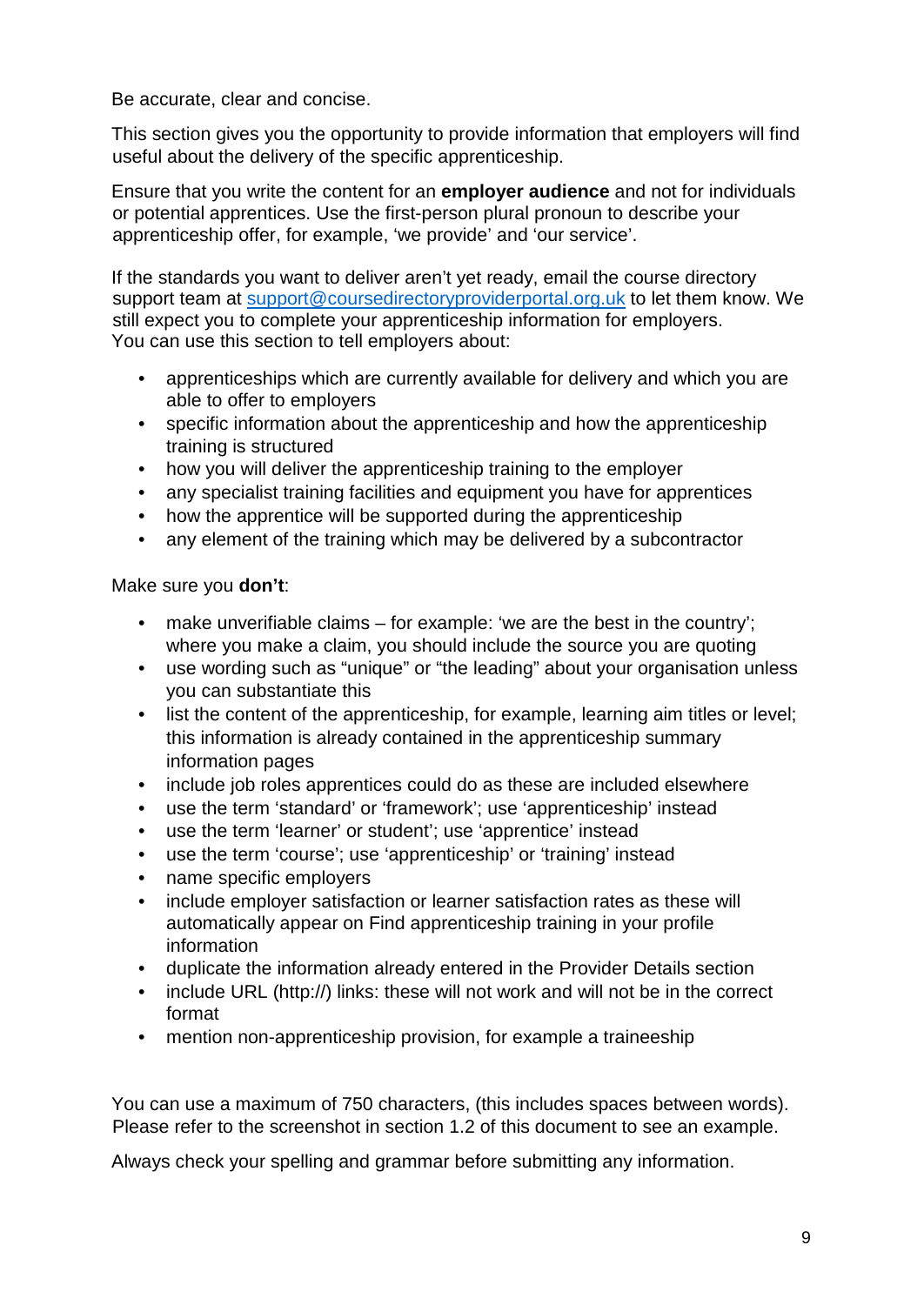**If you copy and paste text into the 'Your Apprenticeship Information for Employers' field it may affect the formatting, so you will need to check the information is displayed correctly in the live service. Be particularly careful when pasting bullet points, other non-standard formatting and characters.**

# <span id="page-10-0"></span>**4. Style guidelines and formatting text**

As your apprenticeship information will be published on a government service you need to make sure your content follows the official [Government Digital Service](https://www.gov.uk/guidance/style-guide/a-to-z-of-gov-uk-style)  [\(GDS\) Style guide.](https://www.gov.uk/guidance/style-guide/a-to-z-of-gov-uk-style)

This guide applies to all content published on services linked to GOV.UK (including the apprenticeship service) and offers style guidance on:

- abbreviations and numbers
- specific words and phrases, in terms of spelling, hyphenation and capitalisation

The guide is arranged alphabetically in an easy-to-use  $A$  to  $Z$ ' format. You can search the guide by:

- 1. selecting 'open all'
- 2. pressing Ctrl+f on your keyboard if you're using a PC or ⌘+f if you're using a Mac
- 3. typing the word or search term that you're looking for

The text editor for both content fields allows a limited number of formatting options.

- Ordinary text.
- Heading 3.
- Bullet point.
- Numbered bullet point.

For more details, please refer to Appendix B in the **Apprenticeship data: course** [directory provider portal user guide.](https://www.gov.uk/government/publications/find-apprenticeship-training-how-to-submit-data)